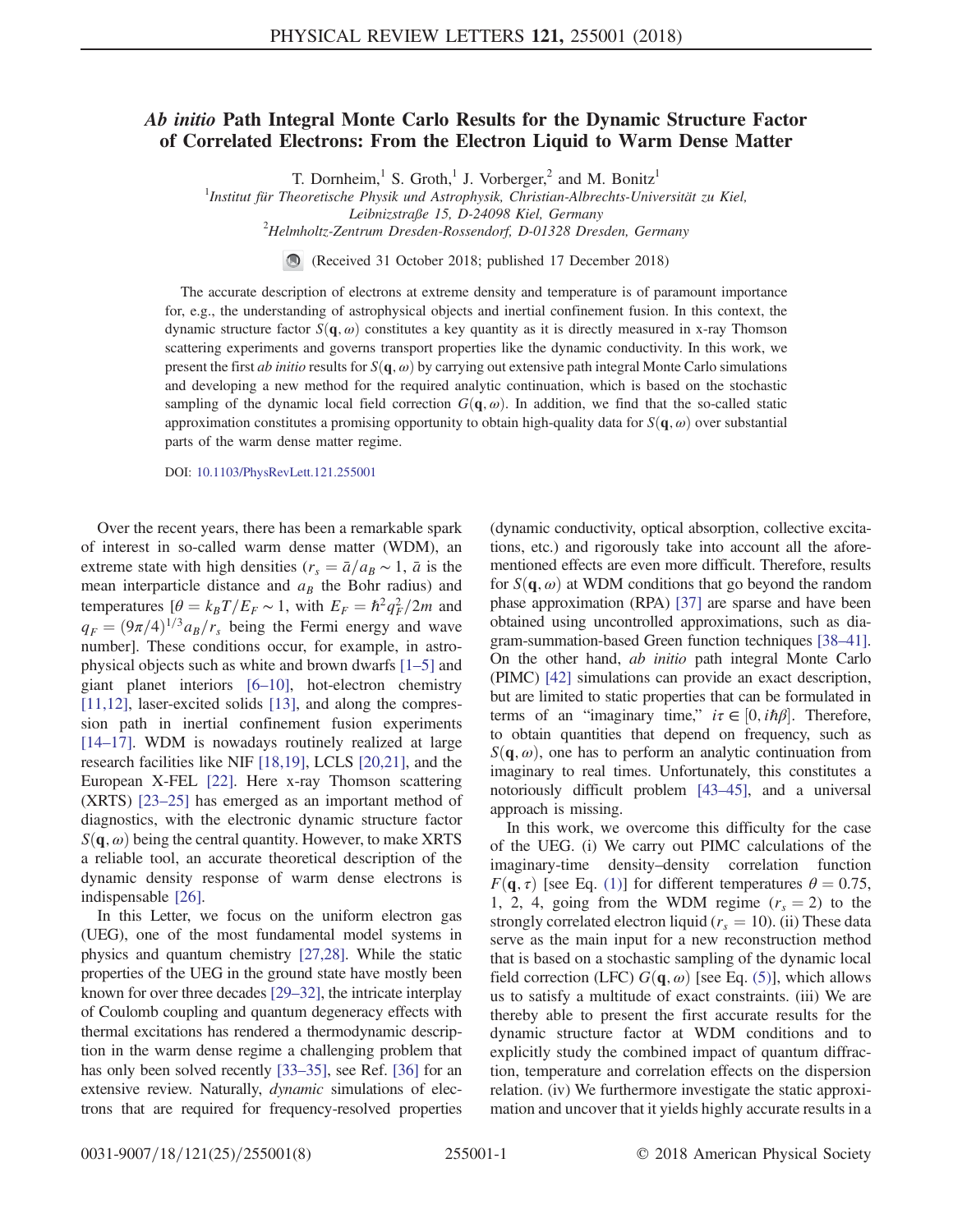broad parameter range. This opens new avenues towards *ab initio* data for  $S(\mathbf{q}, \omega)$  at conditions that would otherwise be inaccessible due to the fermion sign problem [\[46](#page-5-9)–48].

In addition to being interesting in their own right, we expect our accurate results for  $S(\mathbf{q}, \omega)$  of the UEG to be directly useful for, e.g., the interpretation of WDM experiments [\[26\]](#page-5-0) (e.g., using the Chihara decomposition [\[49,50\]](#page-5-10)), various density functional theory (DFT) applications [\[51](#page-5-11)–55], and quantum hydrodynamics [\[56\]](#page-5-12). Dynamic local field corrections are used not only for the calculation of equilibrium properties but are an important input for several nonequilibrium quantities like the stopping power [\[57,58\]](#page-5-13), for electron-ion energy transfer rates [\[59\],](#page-6-0) for the electrical and thermal conductivities [\[60,61\],](#page-6-1) or for collisional absorption of laser energy [\[62\]](#page-6-2).

<span id="page-1-0"></span>Theory.—We carry out fermionic PIMC simulations of the UEG in the canonical ensemble using a variation of the worm algorithm by Boninsegni et al. [\[63,64\]](#page-6-3) to compute the imaginary-time density–density correlation function (we use Hartree atomic units throughout this work)

$$
F(\mathbf{q}, \tau) = \frac{1}{N} \langle n_{\mathbf{q}}(\tau) n_{-\mathbf{q}}(0) \rangle, \tag{1}
$$

where the Fourier components of the density,  $n_{q}(\tau)$ , are evaluated at imaginary times  $\tau \in [0, \beta]$  corresponding to the computation of thermodynamic averages (see Refs. [\[65,66\]](#page-6-4) for details and the Supplemental Material [\[67\]](#page-6-5) for a graphical depiction). It should be noted that, although PIMC simulations of electrons are afflicted with a severe sign problem [\[36,46](#page-5-4)–48], which constitutes the main obstacle in our simulations, a straightforward evaluation of Eq. [\(1\)](#page-1-0) using the more advanced permutation blocking PIMC (PB-PIMC) and configuration PIMC (CPIMC) methods [82–[85\]](#page-6-6) is not yet possible.

<span id="page-1-2"></span>Equation [\(1\)](#page-1-0) is connected to the dynamic structure factor via

$$
F(\mathbf{q}, \tau) = \int_{-\infty}^{\infty} d\omega S(\mathbf{q}, \omega) e^{-\tau \omega}, \qquad (2)
$$

which means that the task at hand is to perform an inverse Laplace transform to solve for  $S(q, \omega)$ . We mention that Eq. [\(2\)](#page-1-2) is directly obtained by replacing the real time argument in the Fourier transform of  $S(q,\omega)$  (i.e., the intermediate scattering function which is not accessible in PIMC) by  $-i\tau$ . In addition to our PIMC data for  $F(\mathbf{q}, \tau)$ , it is also possible to obtain exact results for four frequency moments [\[27,68](#page-5-1)–70]

<span id="page-1-3"></span>
$$
\langle \omega^k \rangle = \int_{-\infty}^{\infty} d\omega \omega^k S(\mathbf{q}, \omega), \qquad k = -1, 0, 1, 3; \quad (3)
$$

see Ref. [\[67\]](#page-6-5) for details. The typical strategy would now be to find a trial function  $S_{trial}(\mathbf{q},\omega)$ , which, when inserted into Eqs. [\(2\)](#page-1-2) and [\(3\)](#page-1-3) reproduces the PIMC data within the given statistical uncertainty. We investigated different approaches, including the genetic evolution of an entire trial population [\[44\]](#page-5-14) and the application of a deep neural network to *learn* the needed inverse Laplace transform [\[86\].](#page-6-7) Unfortunately, the different methods did not converge towards the same solution for  $S(\mathbf{q}, \omega)$  in many cases, which means that the information about the dynamic structure factor provided by Eqs. [\(2\)](#page-1-2) and [\(3\)](#page-1-3) is not sufficient to determine a unique solution.

To overcome this obstacle, we make use of the fluctuation-dissipation theorem [\[27,71\],](#page-5-1)

$$
S(\mathbf{q}, \omega) = -\frac{\text{Im}\chi(\mathbf{q}, \omega)}{\pi n(1 - e^{-\beta \omega})},
$$
\n(4)

<span id="page-1-1"></span>which links  $S(\mathbf{q}, \omega)$  to the imaginary part of the density response function,

$$
\chi(\mathbf{q},\omega) = \frac{\chi_0(\mathbf{q},\omega)}{1 - v_q[1 - G(\mathbf{q},\omega)]\chi_0(\mathbf{q},\omega)},
$$
(5)

with  $v_q = 4\pi/q^2$ , and  $\chi_0(\mathbf{q}, \omega)$  referring to the noninteracting system. The dynamic LFC  $G(\mathbf{q}, \omega) \in \mathbb{C}$  contains all exchange-correlation effects beyond the mean field level; i.e., the RPA is recovered by setting  $G = 0$ .

Thus, the computation of  $S(\mathbf{q}, \omega)$  has been reformulated into a quest for  $G(\mathbf{q}, \omega)$ , which is highly advantageous as many properties of the latter are known. More specifically, we stochastically sample trial solutions  $G<sub>trial</sub>(**q**, \omega)$  that exactly fulfill (i) the Kramers-Kronig relation between  $\text{Im}G(\mathbf{q},\omega)$ and ReG $(q, \omega)$ , (ii) that ImG $(q, \omega)$  [ReG $(q, \omega)$ ] is odd [even] with respect to  $\omega$ , (iii) the correct high and low frequency limits ReG $(q, \infty)$  and ReG $(q, 0)$  known from our PIMC data, and (iv) the corresponding limits  $\text{Im}G(\mathbf{q},\infty) = \text{Im}G(\mathbf{q},0) = 0$ . These  $G_{\text{trial}}(\mathbf{q},\omega)$  are then used to compute the corresponding trial structure factors,  $S<sub>trial</sub>(\mathbf{q}, \omega)$ , which are subsequently plugged into Eqs. [\(2\)](#page-1-2) and [\(3\)](#page-1-3) and discarded when they are not in agreement with the PIMC data for  $F(\mathbf{q}, \tau)$  and  $\langle \omega^k \rangle$ .

In contrast to the direct reconstruction of  $S(\mathbf{q}, \omega)$ , the incorporation of the exact constraints on G leads to a drastic reduction in the space of trial structure factors, and the problem becomes tractable. The final result is then computed as the average over the set of those  $S_{trial}(\mathbf{q},\omega)$  that reproduce  $F(\mathbf{q}, \tau)$  and  $\langle \omega^k \rangle$  within the given statistical uncertainty. In addition, this allows us to compute the variance of this set as a measure of the remaining uncertainty; see Ref. [\[67\]](#page-6-5) for details.

*Results.*—In Fig. [1](#page-2-0), we show our results for  $S(\mathbf{q}, \omega)$ obtained for  $N = 34$  unpolarized electrons at  $\theta = 1$  for different values of  $r_s$ . To rule out possible finite-size effects, we have carried out PIMC simulations for larger particle numbers where possible. It turns out that, as in the case of the previously studied static structure factor [\[34,36,46,72\],](#page-5-15) the only effect of the finite simulation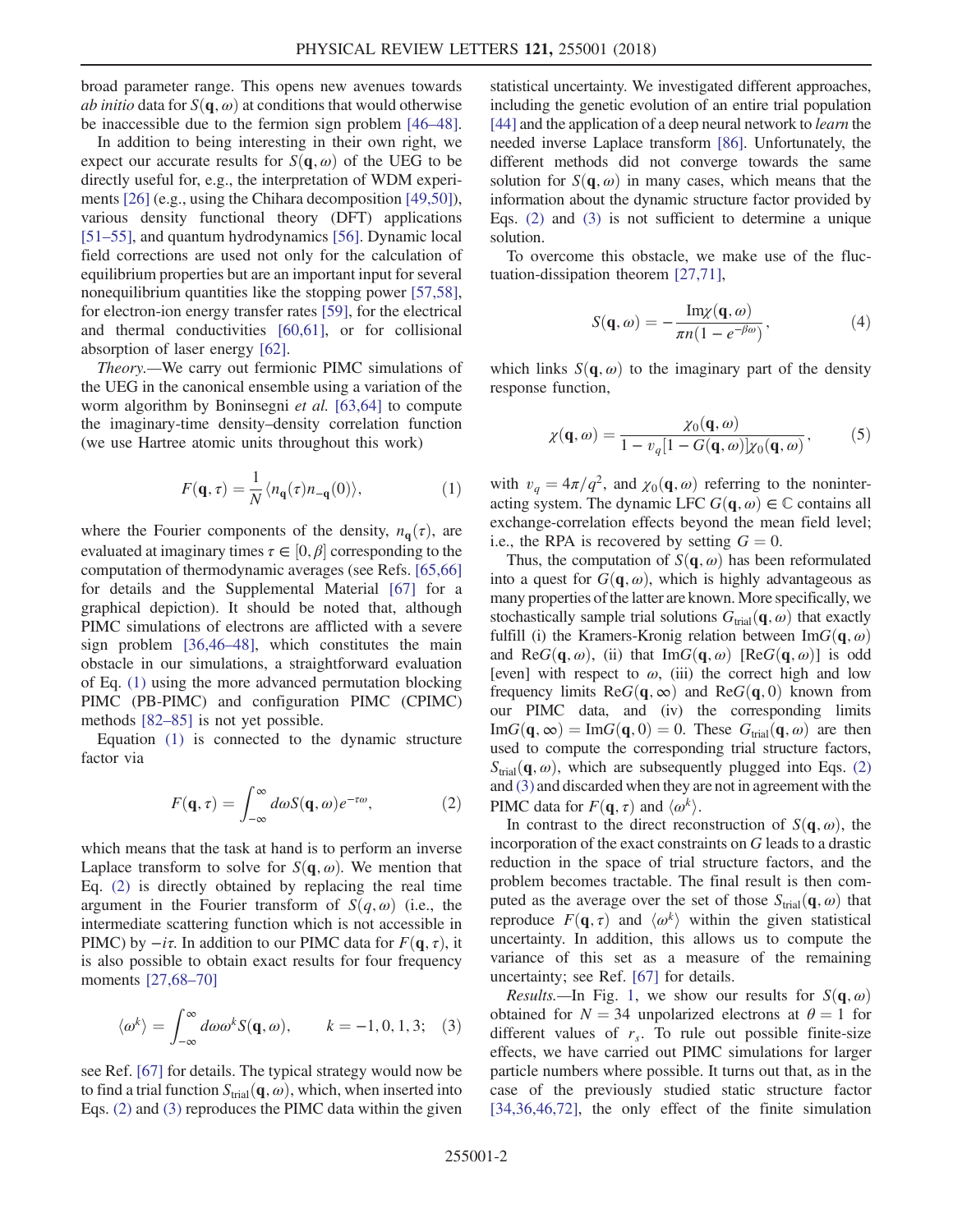<span id="page-2-0"></span>

FIG. 1. Dynamic structure factor of the uniform electron gas at  $\theta = 1$  for different r<sub>s</sub> values. DLFC and SLFC correspond to the full reconstructed dynamic LFC (red) and to using  $G_{static}(q, \omega) = \text{Re}G(q, 0)$  (black dashes), respectively. Note that the curves for different  $r<sub>s</sub>$  have been multiplied with scaling factors. The shaded areas depict the given interval of uncertainty. The coupling strength increases from left to right; the corresponding ratios of mean interaction and kinetic energy are 0.35,0.79,1.23, and 2.08, respectively.

box is the discrete set of available q values, but the functional form of  $S(\mathbf{q}, \omega)$  remains practically unchanged. The green curves correspond to the RPA, which exhibits the well-known sharp plasmon peak below a critical wave vector  $q_c$  and gets significantly damped upon reaching the pair continuum [\[27,37\],](#page-5-1) cf. Fig. [2](#page-2-1) for the corresponding dispersion relation.

The red curves depict the solutions of our stochastic dynamic LFC (DLFC) procedure. Observe the relatively

<span id="page-2-1"></span>

FIG. 2. Peak position (central lines) and full width at half maximum (red shaded area, for DLFC and outer lines, for SLFC and RPA) of  $S(q, \omega)$  at  $\theta = 1$  for  $r_s = 4$  (left) and  $r_s = 10$ (right). The shaded gray area indicates the pair continuum in the ground state.

large uncertainty in  $S(\mathbf{q}, \omega)$  for  $r_s = 2$  at low frequency, which is a direct consequence of the increased statistical uncertainty in  $F(\mathbf{q}, \tau)$  caused by the fermion sign problem. This allows for the possibility of a small diffusive peak [\[87\]](#page-6-8), which is most likely not a real physical effect, but cannot be ruled out on the basis of our PIMC data. Nevertheless, even at this high density, which falls well into the WDM regime, we are able to resolve significant deviations from the RPA around  $q = 2q_F$ .

With decreasing density, the deviations from the RPA curves become more pronounced, and we observe both a broadening and a significant redshift at intermediate q for  $r_s = 4$  and  $r_s = 6$ . At the strongest coupling strength studied in this work,  $r_s = 10$ , the DLFC curves, at intermediate  $q$  (2.35 and 1.88), develop in addition to the low-frequency maximum, a broad shoulder at higher frequency, close to the peak of the RPA result. This behavior is caused by strong exchange-correlation effects in the dynamic density response and has some resemblence with the ground state results of Takada et al. [\[88,89\]](#page-6-9), where this additional feature was interpreted as an incipient excitonic mode.

Let us now consider the dashed black curves, which correspond to the static approximation (SLFC), i.e., to setting  $G_{\text{static}}(\mathbf{q}, \omega) = \text{Re}G(\mathbf{q}, 0)$  in Eq. [\(5\)](#page-1-1). This approach is motivated by the considerable success of static LFCbased schemes such as STLS (Singwi-Tosi-Land-Sjölander) [\[90](#page-6-10)–92] and VS (Vashishta-Singwi) [92–[94\]](#page-6-11) in the description of the UEG; see Ref. [\[36\]](#page-5-4) for a an extensive topical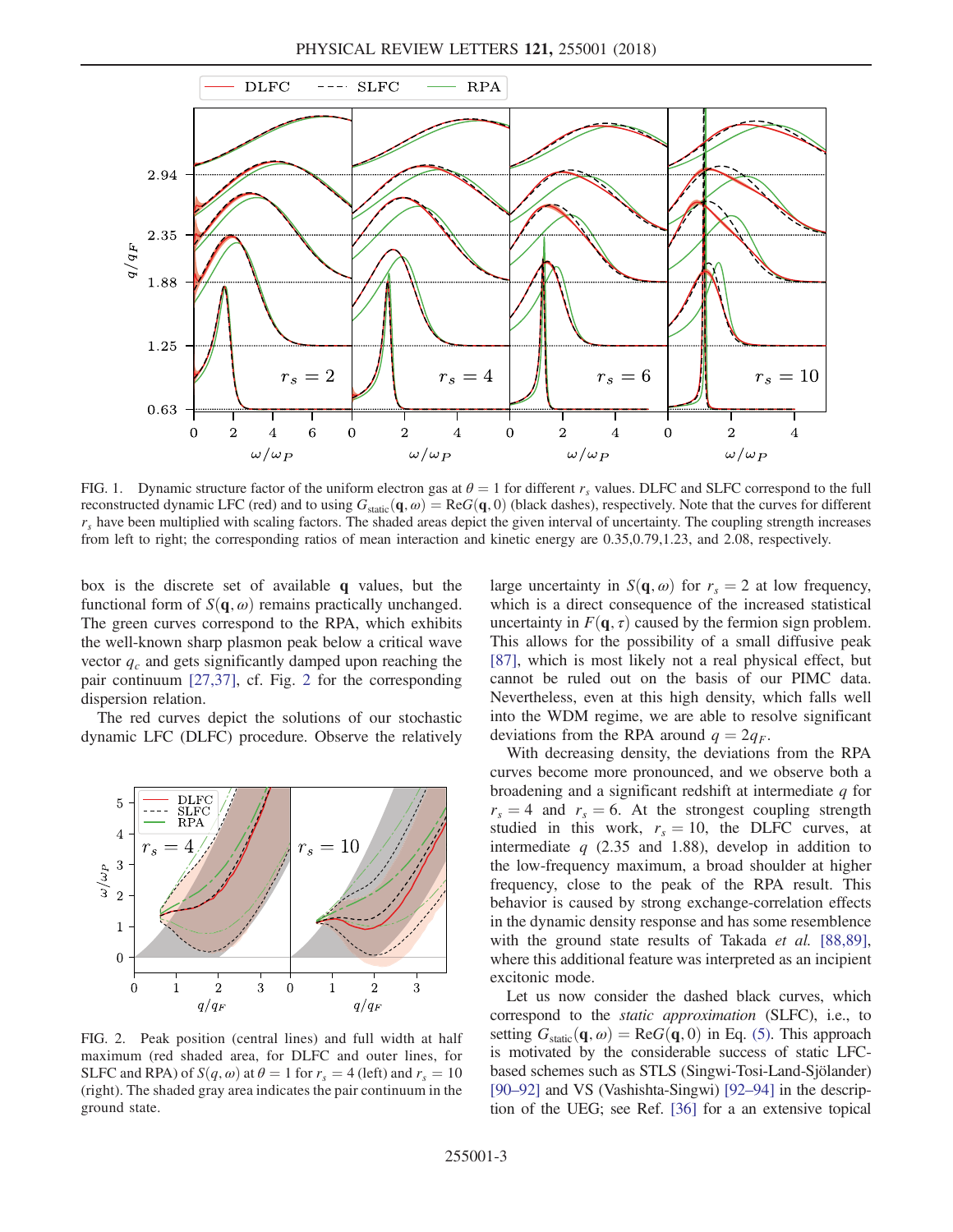discussion. However, in contrast to the approximate treatment of  $G<sub>static</sub>$  in those works, here we use the exact static limit of G that is computed from our PIMC data. The results are striking: evidently, already the inclusion of the exact static LFC leads to an overall very good agreement with the exact results (except for  $r_s = 10$ ) and, thus, to a remarkable improvement over the RPA. At  $r_s = 2$ , no deviation from the DLFC curve can be resolved within the given accuracy. At  $r_s = 4$  and  $r_s = 6$ , there appear small deviations from the exact result at intermediate  $q$ , but both the redshift and the broadening of the peak are reproduced. Even at  $r_s = 10$ , the static approximation captures the evolution of the plasmon peak, but it misses the broad shoulder at high frequencies.

In Fig. [2](#page-2-1), we show the corresponding dispersion relations derived from the peak of  $S(\mathbf{q}, \omega)$  for  $r_s = 4$  and  $r_s = 10$ . For the higher density, both the DLFC and SLFC curves exhibit a significant redshift and broadening compared to the RPA for  $1 \lesssim q/q_F \lesssim 3$ , whereas for small and large wave numbers all three curves eventually converge, as it is expected. Notice the striking agreement between DLFC and the static approximation both in peak position and width over the entire  $q$  range.

At  $r_s = 10$  the exact dispersion relation exhibits an interesting nonmonotonic behavior with a minimum around  $q_{\min} \approx 1.9q_F$ , which is in striking contrast to the monotonically increasing RPA curve. The minimum is also visible (although less pronounced) in the static approximation. Such a negative dispersion has previously been reported in the ground state both in experiments with alkali metals [\[95\]](#page-6-12) and in static LFC-based calculations [\[96,97\]](#page-6-13), as well as in molecular dynamics simulations of the strongly coupled classical one-component plasma [\[98\].](#page-7-0)

Finally, in Fig. [3](#page-3-0), we investigate the temperature dependence of  $S(\mathbf{q}, \omega)$  at  $r_s = 10$  for  $q/q_F \approx 1.88$ , i.e., in the minimum of the dispersion relation. At high temperature ( $\theta = 4$ ), DLFC and SLFC are practically indistinguishable whereas the RPA reproduces the broad peak qualitatively. Decreasing the temperature to  $\theta = 2$  leads to

<span id="page-3-0"></span>

FIG. 3. Dynamic structure factor for  $r_s = 10$ ,  $q/q_F \approx 1.88$ , and different temperatures that are distinguished by the line styles.

a significantly increased deviation from RPA as the redshift becomes more pronounced. Still, this exchange-correlation effect is almost exactly captured by the static approximation. For the lowest temperatures,  $\theta = 1$  and  $\theta = 0.75$ , the frequency dependence of  $G(\mathbf{q}, \omega)$  finally manifests itself, as the red curves exhibit a nontrivial shape with a lowfrequency peak and a high-frequency shoulder, which get merged into a single broad peak in the static approximation.

Summary and discussion.—We have carried out PIMC simulations of the UEG from the electron liquid ( $r_s = 10$ ) to the WDM regime  $(r_s = 2)$  for  $0.75 \le \Theta \le 4$  and computed the imaginary-time density–density correlation function,  $F(\mathbf{q}, \tau)$ , and various frequency moments, cf. Eq. [\(3\)](#page-1-3). These data were used as input for our new reconstruction scheme to compute the first ab initio data for the dynamic structure factor  $S(\mathbf{q}, \omega)$  at finite temperature without any approximation in the treatment of exchangecorrelation, temperature, or quantum degeneracy effects. This was achieved by using the fluctuation-dissipation theorem to stochastically sample the dynamic local field correction,  $G(q, \omega)$ , fulfilling a multitude of exact properties, which renders the analytic continuation tractable.

This has allowed us to study the impact of correlation effects on  $S(q, \omega)$ , which manifest as a small, yet significant broadening and redshift at high density, and an emerging low frequency peak towards stronger coupling. The latter is analogous to a possible incipient excitonic mode previously reported in the ground state [\[88,89,99\]](#page-6-9). The application of our approach to even lower densities,  $10 < r<sub>s</sub> < 100$ , to investigate a possible phase transition in the strongly correlated Fermi liquid [\[89\]](#page-6-14) is beyond the scope of the present work and remains a challenging topic for future research.

In addition to our full dynamic LFC, we have also studied the effect of the static approximation, i.e., by setting  $G_{static}(\mathbf{q}, \omega) = G(\mathbf{q}, 0)$  for all frequencies on  $S(\mathbf{q}, \omega)$ . The results are very promising, as this approach constitutes a distinct improvement over the RPA for all considered parameters, in particular, in the high density regime,  $r_s \lesssim 4$ , that is of interest in contemporary WDM research. While the  $PIMC + DLFC$  calculations presented in this work are limited by the fermion sign problem, it was recently demonstrated [\[100,101\]](#page-7-1) that the simulation of the inhomogeneous electron gas using the novel CPIMC and PB-PIMC methods allows for accurate results of the static LFC over significant parts of the WDM regime. Therefore, a future extensive quantum Monte Carlo study of  $G(\mathbf{q}, 0)$ , which might culminate in a possible parametrization  $G(\mathbf{q}, 0; r_s, \theta)$  analogous to previous ground state works  $[102-104]$  $[102-104]$ , is highly desirable.

We are confident that our *ab initio* results for the dynamic density response of the UEG will be of high interest for the warm dense matter community and beyond. Direct applications include the interpretation of experiments using XRTS [\[23\]](#page-4-8) (see Ref. [\[26\]](#page-5-0) for a topical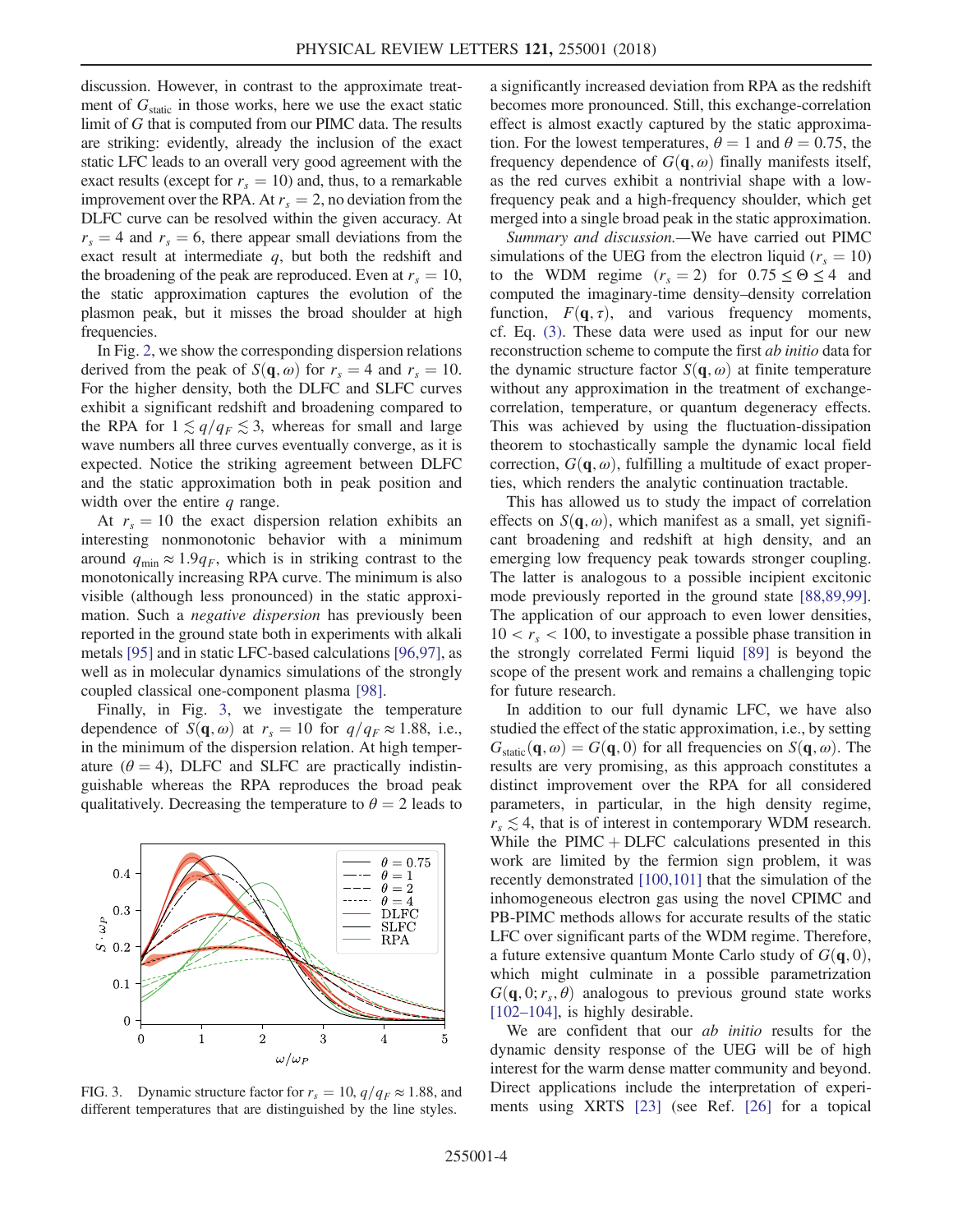discussion), the construction of novel functionals in DFT [\[51](#page-5-11)–53] and time-dependent DFT [\[54\]](#page-5-16), and quantum hydrodynamics [\[56\]](#page-5-12). In addition, our data will serve as a valuable benchmark for the development of new methods for the description of the dynamics of warm dense electrons, such as the method of moments by Tkachenko and co-workers [\[87,105](#page-6-8)–107] and the recently presented advances in the nonequilibrium Green function method by Kas and Rehr [\[38,39\].](#page-5-6)

We acknowledge fruitful discussions with H. Kählert and Zh. A. Moldabekov. This work has been supported by the Deutsche Forschungsgemeinschaft via Project No. BO1366-10/2 and by the Norddeutscher Verbund für Hoch- und Höchleistungsrechnen (HLRN) via Grant No. shp00015 for CPU time.

T. D. and S. G. contributed equally to this work.

- <span id="page-4-0"></span>[1] D. Saumon, W. B. Hubbard, G. Chabrier, and H. M. van Horn, The role of the molecular-metallic transition of hydrogen in the evolution of Jupiter, Saturn, and brown dwarfs, [Astrophys. J.](https://doi.org/10.1086/171391) 391, 827 (1992).
- [2] W. B. Hubbard, T. Guillot, J. I. Lunine, A. Burrows, D. Saumon, M. S. Marley, and R. S. Freedman, Liquid metallic hydrogen and the structure of brown dwarfs and giant planets, [Phys. Plasmas](https://doi.org/10.1063/1.872570) 4, 2011 (1997).
- [3] G. Chabrier, P. Brassard, G. Fontaine, and D. Saumon, Cooling sequences and color-magnitude diagrams for cool white dwarfs with hydrogen atmospheres, [Astrophys. J.](https://doi.org/10.1086/317092) 543[, 216 \(2000\)](https://doi.org/10.1086/317092).
- [4] A. Becker, W. Lorenzen, J. J. Fortney, N. Nettelmann, M. Schöttler, and R. Redmer, Ab initio equations of state for hydrogen (H-REOS.3) and helium (He-REOS.3) and their implications for the interior of brown dwarfs, [Astrophys. J.](https://doi.org/10.1088/0067-0049/215/2/21) Suppl. Ser. 215[, 21 \(2014\).](https://doi.org/10.1088/0067-0049/215/2/21)
- <span id="page-4-1"></span>[5] S. H. Glenzer et al., Matter under extreme conditions experiments at the Linac Coherent Light Source, [J. Phys.](https://doi.org/10.1088/0953-4075/49/9/092001) B 49[, 092001 \(2016\)](https://doi.org/10.1088/0953-4075/49/9/092001).
- [6] J. Vorberger, I. Tamblyn, B. Militzer, and S. A. Bonev, Hydrogen-helium mixtures in the interiors of giant planets, Phys. Rev. B 75[, 024206 \(2007\).](https://doi.org/10.1103/PhysRevB.75.024206)
- [7] B. Militzer, W. B. Hubbard, J. Vorberger, I. Tamblyn, and S. A. Bonev, A massive core in Jupiter predicted from firstprinciples simulations, [Astrophys. J. Lett.](https://doi.org/10.1086/594364) 688, L45 (2008).
- [8] M. D. Knudson, M. P. Desjarlais, R. W. Lemke, T. R. Mattsson, M. French, N. Nettelmann, and R. Redmer, Probing the Interiors of the Ice Giants: Shock Compression of Water to 700 GPa and 3.8  $g/cm<sup>3</sup>$ , [Phys. Rev. Lett.](https://doi.org/10.1103/PhysRevLett.108.091102) 108, [091102 \(2012\).](https://doi.org/10.1103/PhysRevLett.108.091102)
- [9] F. Soubiran, B. Militzer, K. P. Driver, and S. Zhang, Properties of hydrogen, helium, and silicon dioxide mixtures in giant planet interiors, [Phys. Plasmas](https://doi.org/10.1063/1.4978618) 24, 041401 [\(2017\).](https://doi.org/10.1063/1.4978618)
- [10] M. Schöttler and R. Redmer, Ab Initio Calculation of the Miscibility Diagram for Hydrogen-Helium Mixtures, Phys. Rev. Lett. 120[, 115703 \(2018\).](https://doi.org/10.1103/PhysRevLett.120.115703)
- <span id="page-4-2"></span>[11] S. Mukherjee, F. Libisch, N. Large, O. Neumann, L. V. Brown, J. Cheng, J. Britt Lassiter, E. A. Carter, P. Nordlander, and N. J. Halas, Hot electrons do the impossible: Plasmon-induced dissociation of  $H<sub>2</sub>$  on Au, [Nano](https://doi.org/10.1021/nl303940z) Lett. 13[, 240 \(2013\)](https://doi.org/10.1021/nl303940z).
- [12] M. L. Brongersma, N. J. Halas, and P. Nordlander, Plasmon-induced hot carrier science and technology, [Nat. Nanotechnol.](https://doi.org/10.1038/nnano.2014.311) 10, 25 (2015).
- <span id="page-4-3"></span>[13] L. Waldecker, R. Bertoni, R. Ernstorfer, and J. Vorberger, Electron-Phonon Coupling and Energy Flow in a Simple Metal Beyond the Two-Temperature Approximation, [Phys.](https://doi.org/10.1103/PhysRevX.6.021003) Rev. X 6[, 021003 \(2016\)](https://doi.org/10.1103/PhysRevX.6.021003).
- <span id="page-4-4"></span>[14] R. Nora, W. Theobald, R. Betti, F. J. Marshall, D. T. Michel, W. Seka, B. Yaakobi, M. Lafon, C. Stoeckl, J. Delettrez, A. A. Solodov, A. Casner, C. Reverdin, X. Ribeyre, A. Vallet, J. Peebles, F. N. Beg, and M. S. Wei, Gigabar Spherical Shock Generation on the OMEGA Laser, Phys. Rev. Lett. 114[, 045001 \(2015\).](https://doi.org/10.1103/PhysRevLett.114.045001)
- [15] P. F. Schmit et al., Understanding Fuel Magnetization and Mix Using Secondary Nuclear Reactions in Magneto-Inertial Fusion, Phys. Rev. Lett. 113[, 155004 \(2014\)](https://doi.org/10.1103/PhysRevLett.113.155004).
- [16] O. A. Hurricane et al., Inertially confined fusion plasmas dominated by alpha-particle self-heating, [Nat. Phys.](https://doi.org/10.1038/nphys3720) 12, [800 \(2016\)](https://doi.org/10.1038/nphys3720).
- [17] A. L. Kritcher, T. Döppner, C. Fortmann, T. Ma, O. L. Landen, R. Wallace, and S. H. Glenzer, In-Flight Measurements of Capsule Shell Adiabats in Laser-Driven Implosions, Phys. Rev. Lett. 107[, 015002 \(2011\)](https://doi.org/10.1103/PhysRevLett.107.015002).
- <span id="page-4-5"></span>[18] E. I. Moses, R. N. Boyd, B. A. Remington, C. J. Keane, and R. Al-Ayat, The National Ignition Facility: Ushering in a new age for high energy density science, [Phys. Plasmas](https://doi.org/10.1063/1.3116505) 16[, 041006 \(2009\).](https://doi.org/10.1063/1.3116505)
- [19] B. A. Hammel, S. W. Haan, D. S. Clark, M. J. Edwards, S. H. Langer, M. M. Marinak, M. V. Patel, J. D. Salmonson, and H. A. Scott, High-mode Rayleigh-Taylor growth in NIF ignition capsules, [High Energy Density Phys.](https://doi.org/10.1016/j.hedp.2009.12.005) 6, 171 (2010).
- <span id="page-4-6"></span>[20] L. B. Fletcher et al., Ultrabright X-ray laser scattering for dynamic warm dense matter physics, [Nat. Photonics](https://doi.org/10.1038/nphoton.2015.41) 9, 274 [\(2015\).](https://doi.org/10.1038/nphoton.2015.41)
- [21] P. Sperling, E. Gamboa, H. Lee, H. Chung, E. Galtier, Y. Omarbakiyeva, H. Reinholz, G. Röpke, U. Zastrau, J. Hastings, L. Fletcher, and S. Glenzer, Free-Electron X-Ray Laser Measurements of Collisional-Damped Plasmons in Isochorically Heated Warm Dense Matter, [Phys. Rev. Lett.](https://doi.org/10.1103/PhysRevLett.115.115001) 115[, 115001 \(2015\)](https://doi.org/10.1103/PhysRevLett.115.115001).
- <span id="page-4-7"></span>[22] T. Tschentscher, C. Bressler, J. Grünert, A. Madsen, A. P. Mancuso, M. Meyer, A. Scherz, H. Sinn, and U. Zastrau, Photon beam transport and scientific instruments at the European XFEL, Appl. Sci. 7[, 592 \(2017\).](https://doi.org/10.3390/app7060592)
- <span id="page-4-8"></span>[23] S. H. Glenzer and R. Redmer, X-ray Thomson scattering in high energy density plasmas, [Rev. Mod. Phys.](https://doi.org/10.1103/RevModPhys.81.1625) 81, 1625 [\(2009\).](https://doi.org/10.1103/RevModPhys.81.1625)
- [24] J. C. Valenzuela, C. Krauland, D. Mariscal, I. Krasheninnikov, C. Niemann, T. Ma, P. Mabey, G. Gregori, P. Wiewior, A. M. Covington, and F. N. Beg, Measurement of temperature and density using non-collective X-ray Thomson scattering in pulsed power produced warm dense plasmas, Sci. Rep. 8[, 8432 \(2018\)](https://doi.org/10.1038/s41598-018-26608-w).
- [25] J. Vorberger and D. A. Chapman, Quantum theory for the dynamic structure factor in correlated two-component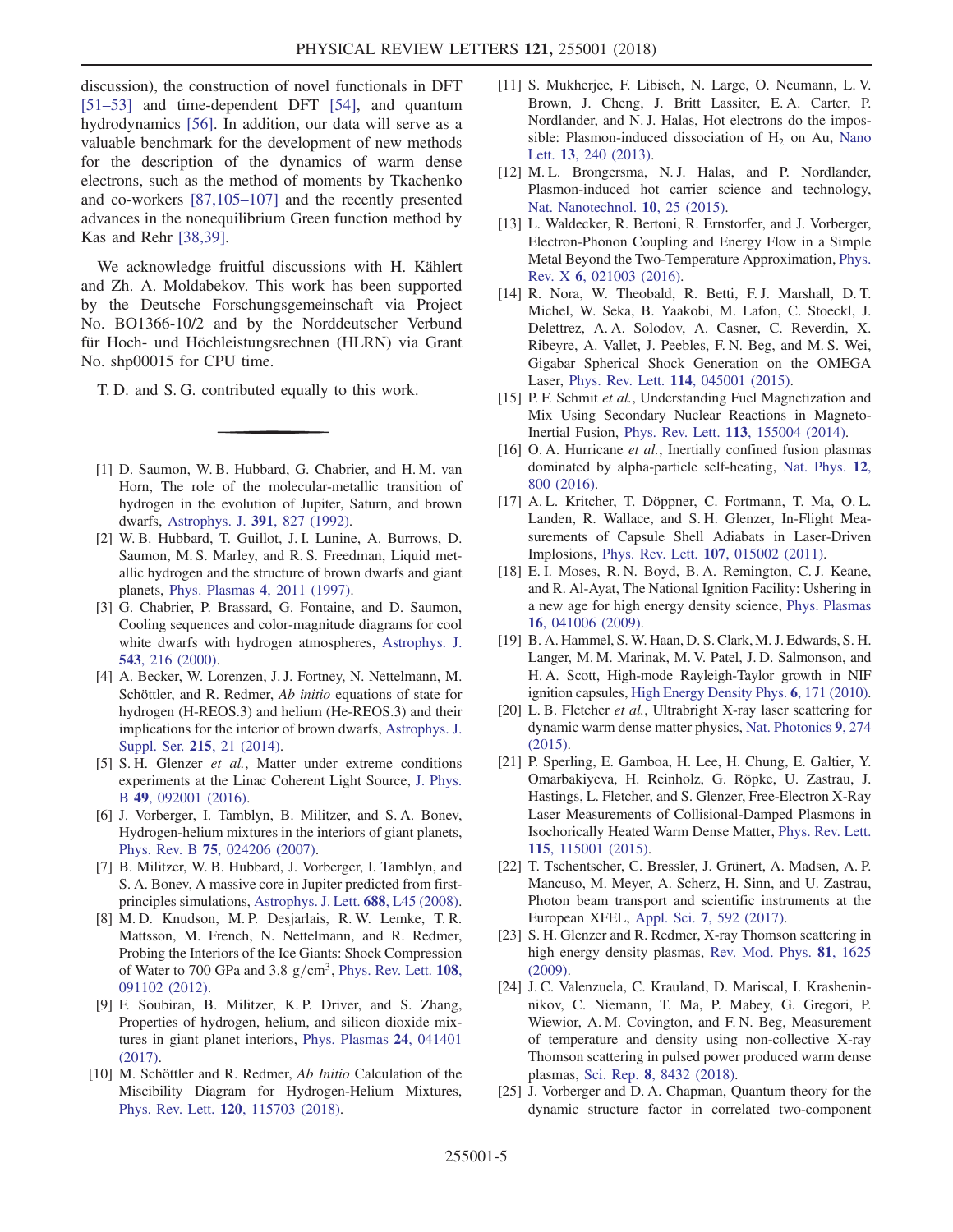systems in nonequilibrium: Application to X-ray scattering, Phys. Rev. E 97[, 013203 \(2018\).](https://doi.org/10.1103/PhysRevE.97.013203)

- <span id="page-5-0"></span>[26] D. Kraus, B. Bachmann, B. Barbrel, R. W. Falcone, L. B. Fletcher, S. Frydrych, E. J. Gamboa, M. Gauthier, D. O. Gericke, S. H. Glenzer, S. Göde, E. Granados, N. J. Hartley, J. Helfrich, H. J. Lee, B. Nagler, A. Ravasio, W. Schumaker, J. Vorberger, and T. Döppner, Characterizing the ionization depression potential depression in dense carbon plasmas with high-precision spectrally resolved X-ray scattering, Plasma Phys. Controlled Fusion 61, 014015 (2018).
- <span id="page-5-1"></span>[27] G. Giuliani and G. Vignale, Quantum Theory of the Electron Liquid (Cambridge University Press, New York, 2008).
- [28] P.-F. Loos and P.M.W. Gill, The uniform electron gas, [Comput. Mol. Sci.](https://doi.org/10.1002/wcms.1257) 6, 410 (2016).
- <span id="page-5-2"></span>[29] D. M. Ceperley, Ground state of the fermion onecomponent plasma: A Monte Carlo study in two and three dimensions, Phys. Rev. B 18[, 3126 \(1978\).](https://doi.org/10.1103/PhysRevB.18.3126)
- [30] D. M. Ceperley and B. J. Alder, Ground State of the Electron Gas by a Stochastic Method, [Phys. Rev. Lett.](https://doi.org/10.1103/PhysRevLett.45.566) 45[, 566 \(1980\)](https://doi.org/10.1103/PhysRevLett.45.566).
- [31] S. H. Vosko, L. Wilk, and M. Nusair, Accurate spindependent electron liquid correlation energies for local spin density calculations: A critical analysis, [Can. J. Phys.](https://doi.org/10.1139/p80-159) 58[, 1200 \(1980\)](https://doi.org/10.1139/p80-159).
- [32] J. P. Perdew and A. Zunger, Self-interaction correction to density-functional approximations for many-electron systems, Phys. Rev. B 23[, 5048 \(1981\).](https://doi.org/10.1103/PhysRevB.23.5048)
- <span id="page-5-3"></span>[33] T. Schoof, S. Groth, J. Vorberger, and M. Bonitz, Ab Initio Thermodynamic Results for the Degenerate Electron Gas at Finite Temperature, [Phys. Rev. Lett.](https://doi.org/10.1103/PhysRevLett.115.130402) 115, 130402 [\(2015\).](https://doi.org/10.1103/PhysRevLett.115.130402)
- <span id="page-5-15"></span>[34] T. Dornheim, S. Groth, T. Sjostrom, F. D. Malone, W. M. C. Foulkes, and M. Bonitz, Ab Initio Quantum Monte Carlo Simulation of the Warm Dense Electron Gas in the Thermodynamic Limit, [Phys. Rev. Lett.](https://doi.org/10.1103/PhysRevLett.117.156403) 117, 156403 [\(2016\).](https://doi.org/10.1103/PhysRevLett.117.156403)
- [35] S. Groth, T. Dornheim, T. Sjostrom, F. D. Malone, W. M. C. Foulkes, and M. Bonitz, Ab Initio Exchange-Correlation Free Energy of the Uniform Electron Gas at Warm Dense Matter Conditions, [Phys. Rev. Lett.](https://doi.org/10.1103/PhysRevLett.119.135001) 119, 135001 [\(2017\)](https://doi.org/10.1103/PhysRevLett.119.135001).
- <span id="page-5-4"></span>[36] T. Dornheim, S. Groth, and M. Bonitz, The uniform electron gas at warm dense matter conditions, [Phys.](https://doi.org/10.1016/j.physrep.2018.04.001) Rep. 744[, 1 \(2018\).](https://doi.org/10.1016/j.physrep.2018.04.001)
- <span id="page-5-6"></span><span id="page-5-5"></span>[37] D. Pines and P. Nozieres, *Theory of Quantum Liquids* (CRC Press, Boca Raton, Florida, USA, 2018).
- [38] J.J. Kas and J.J. Rehr, Finite Temperature Greens Function Approach for Excited State and Thermodynamic Properties of Cool to Warm Dense Matter, [Phys. Rev.](https://doi.org/10.1103/PhysRevLett.119.176403) Lett. 119[, 176403 \(2017\)](https://doi.org/10.1103/PhysRevLett.119.176403).
- [39] J. J. Rehr and J. J. Kas, Exchange and correlation in finitetemperature TDDFT, [Eur. Phys. J. B](https://doi.org/10.1140/epjb/e2018-90063-3) 91, 153 (2018).
- [40] T. S. Tan, J. J. Kas, and J. J. Rehr, Coulomb-hole and screened exchange in the electron self-energy at finite temperature, Phys. Rev. B 98[, 115125 \(2018\)](https://doi.org/10.1103/PhysRevB.98.115125).
- [41] N.-H. Kwong and M. Bonitz, Real-Time Kadanoff-Baym Approach to Plasma Oscillations in a Correlated Electron Gas, [Phys. Rev. Lett.](https://doi.org/10.1103/PhysRevLett.84.1768) 84, 1768 (2000).
- <span id="page-5-7"></span>[42] D. M. Ceperley, Path integrals in the theory of condensed helium, [Rev. Mod. Phys.](https://doi.org/10.1103/RevModPhys.67.279) 67, 279 (1995).
- <span id="page-5-8"></span>[43] M. Jarrell and J.E. Gubernatis, Bayesian inference and the analytic continuation of imaginary-time quantum Monte Carlo data, Phys. Rep. 269[, 133 \(1996\).](https://doi.org/10.1016/0370-1573(95)00074-7)
- <span id="page-5-14"></span>[44] E. Vitali, M. Rossi, L. Reatto, and D. E. Galli, Ab initio low-energy dynamics of superfluid and solid <sup>4</sup>He, [Phys.](https://doi.org/10.1103/PhysRevB.82.174510) Rev. B 82[, 174510 \(2010\).](https://doi.org/10.1103/PhysRevB.82.174510)
- [45] J. Schött, E. G. C. P. van Loon, I. L. M. Locht, M. I. Katsnelson, and I. Di Marco, Comparison between methods of analytical continuation for bosonic functions, [Phys.](https://doi.org/10.1103/PhysRevB.94.245140) Rev. B 94[, 245140 \(2016\).](https://doi.org/10.1103/PhysRevB.94.245140)
- <span id="page-5-9"></span>[46] T. Dornheim, S. Groth, F. D. Malone, T. Schoof, T. Sjostrom, W. M. C. Foulkes, and M. Bonitz, Ab initio quantum Monte Carlo simulation of the warm dense electron gas, Phys. Plasmas 24[, 056303 \(2017\).](https://doi.org/10.1063/1.4977920)
- [47] M. Troyer and U. J. Wiese, Computational Complexity and Fundamental Limitations to Fermionic Quantum Monte Carlo Simulations, [Phys. Rev. Lett.](https://doi.org/10.1103/PhysRevLett.94.170201) 94, 170201 [\(2005\).](https://doi.org/10.1103/PhysRevLett.94.170201)
- [48] E. Y. Loh, J. E. Gubernatis, R. T. Scalettar, S. R. White, D. J. Scalapino, and R. L. Sugar, Sign problem in the numerical simulation of many-electron systems, [Phys.](https://doi.org/10.1103/PhysRevB.41.9301) Rev. B 41[, 9301 \(1990\)](https://doi.org/10.1103/PhysRevB.41.9301).
- <span id="page-5-10"></span>[49] J. Chihara, Difference in X-ray scattering between metallic and non-metallic liquids due to conduction electrons, J. Phys. F 17[, 295 \(1987\).](https://doi.org/10.1088/0305-4608/17/2/002)
- [50] J. Chihara, Interaction of photons with plasmas and liquid metals—photoabsorption and scattering, [J. Phys. Condens.](https://doi.org/10.1088/0953-8984/12/3/303) Matter 12[, 231 \(2000\).](https://doi.org/10.1088/0953-8984/12/3/303)
- <span id="page-5-11"></span>[51] D. Lu, Evaluation of model exchange-correlation kernels in the adiabatic connection fluctuation-dissipation theorem for inhomogeneous systems, [J. Chem. Phys.](https://doi.org/10.1063/1.4867538) 140, 18A520 [\(2014\).](https://doi.org/10.1063/1.4867538)
- [52] C. E. Patrick and K. S. Thygesen, Adiabatic-connection fluctuation-dissipation DFT for the structural properties of solids—The renormalized ALDA and electron gas kernels, J. Chem. Phys. 143[, 102802 \(2015\)](https://doi.org/10.1063/1.4919236).
- [53] A. Pribram-Jones, P.E. Grabowski, and K. Burke, Thermal Density Functional Theory: Time-Dependent Linear Response and Approximate Functionals from the Fluctuation-Dissipation Theorem, [Phys. Rev. Lett.](https://doi.org/10.1103/PhysRevLett.116.233001) 116, [233001 \(2016\).](https://doi.org/10.1103/PhysRevLett.116.233001)
- <span id="page-5-16"></span>[54] A. D. Baczewski, L. Shulenburger, M. P. Desjarlais, S. B. Hansen, and R. J. Magyar, X-Ray Thomson Scattering in Warm Dense Matter Without the Chihara Decomposition, Phys. Rev. Lett. 116[, 115004 \(2016\).](https://doi.org/10.1103/PhysRevLett.116.115004)
- [55] E. K. U. Gross and W. Kohn, Local Density-Functional Theory of Frequency-Dependent Linear Response, [Phys.](https://doi.org/10.1103/PhysRevLett.55.2850) Rev. Lett. 55[, 2850 \(1985\)](https://doi.org/10.1103/PhysRevLett.55.2850).
- <span id="page-5-12"></span>[56] Zh. A. Moldabekov, M. Bonitz, and T. S. Ramazanov, Theoretical foundations of quantum hydrodynamics for plasmas, Phys. Plasmas 25[, 031903 \(2018\)](https://doi.org/10.1063/1.5003910).
- <span id="page-5-13"></span>[57] W. Cayzac et al., Experimental discrimination of ion stopping models near the Bragg peak in highly ionized matter, Nat. Commun. 8[, 15693 \(2017\).](https://doi.org/10.1038/ncomms15693)
- [58] Z.-G. Fu, Z. Wang, and P. Zhang, Energy loss of  $\alpha$ -particle moving in warm dense deuterium plasma: Role of local field corrections, [Phys. Plasmas](https://doi.org/10.1063/1.5008581) 24, 112710 [\(2017\).](https://doi.org/10.1063/1.5008581)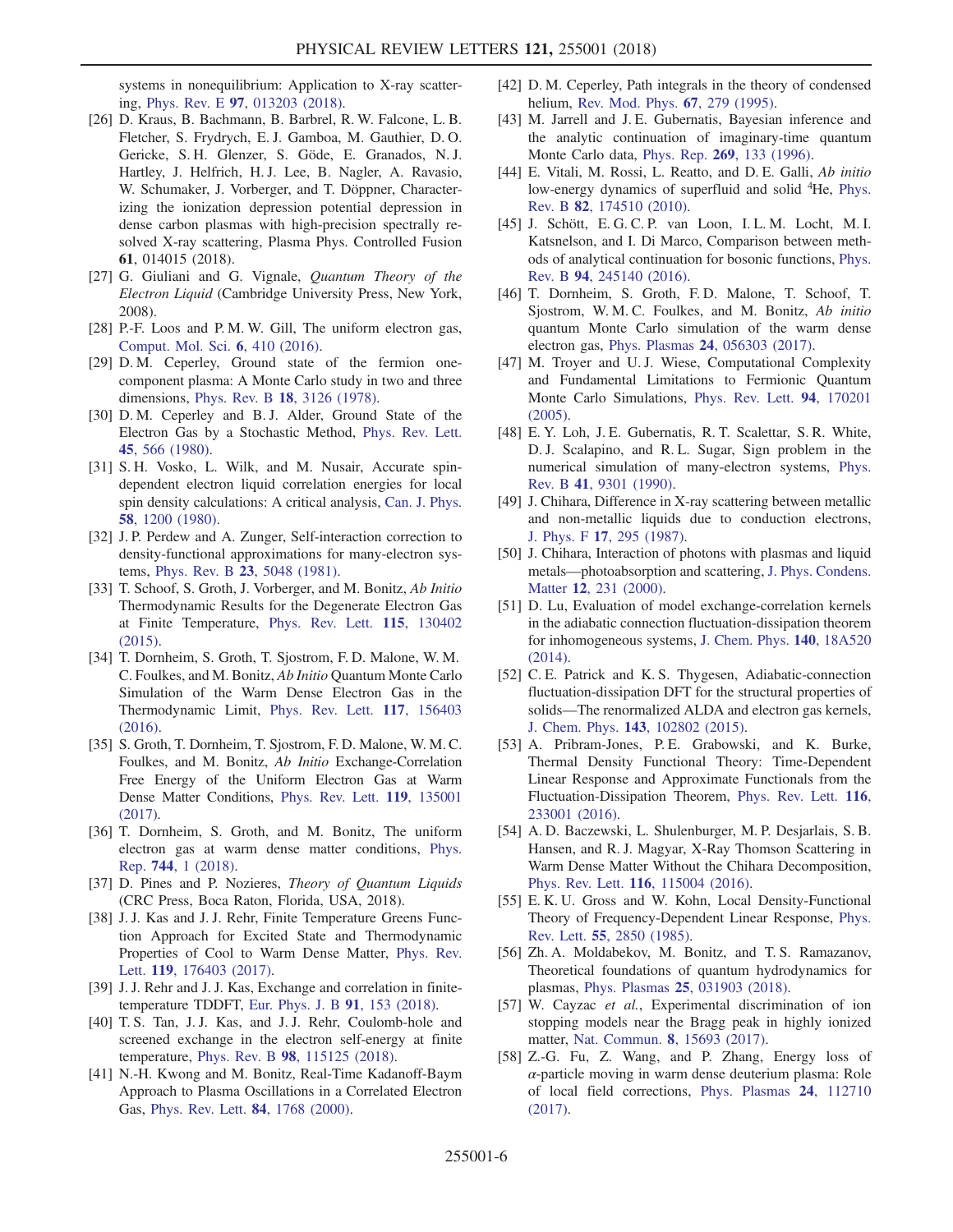- <span id="page-6-0"></span>[59] J. Vorberger, D. O. Gericke, Th. Bornath, and M. Schlanges, Energy relaxation in dense, strongly coupled two-temperature plasmas, [Phys. Rev. E](https://doi.org/10.1103/PhysRevE.81.046404) 81, 046404 [\(2010\).](https://doi.org/10.1103/PhysRevE.81.046404)
- <span id="page-6-1"></span>[60] M. P. Desjarlais, P. Michael, C. R. Scullard, L. X. Benedict, H. D. Whitley, and R. Redmer, Density-functional calculations of transport properties in the nondegenerate limit and the role of electron-electron scattering, [Phys. Rev. E](https://doi.org/10.1103/PhysRevE.95.033203) 95[, 033203 \(2017\).](https://doi.org/10.1103/PhysRevE.95.033203)
- [61] M. Veysman, G. Röpke, M. Winkel, and H. Reinholz, Optical conductivity of warm dense matter within a wide frequency range using quantum statistical and kinetic approaches, Phys. Rev. E 94[, 013203 \(2016\)](https://doi.org/10.1103/PhysRevE.94.013203).
- <span id="page-6-2"></span>[62] P. Hilse, M. Schlanges, T. Bornath, and D. Kremp, Collisional absorption of dense plasmas in strong laser fields: Quantum statistical results and simulation, [Phys. Rev. E](https://doi.org/10.1103/PhysRevE.71.056408) 71[, 056408 \(2005\).](https://doi.org/10.1103/PhysRevE.71.056408)
- <span id="page-6-3"></span>[63] M. Boninsegni, N. V. Prokofev, and B. V. Svistunov, Worm algorithm and diagrammatic Monte Carlo: A new approach to continuous-space path integral Monte Carlo simulations, Phys. Rev. E 74[, 036701 \(2006\)](https://doi.org/10.1103/PhysRevE.74.036701).
- [64] M. Boninsegni, N. V. Prokofev, and B. V. Svistunov, Worm Algorithm for Continuous-Space Path Integral Monte Carlo Simulations, Phys. Rev. Lett. 96[, 070601 \(2006\)](https://doi.org/10.1103/PhysRevLett.96.070601).
- <span id="page-6-4"></span>[65] D. Thirumalai and B. J. Berne, On the calculation of time correlation functions in quantum systems: Path integral techniques, [J. Chem. Phys.](https://doi.org/10.1063/1.445597) 79, 5029 (1983).
- [66] E. Gallicchio and B. J. Berne, The absorption spectrum of the solvated electron in fluid helium by maximum entropy inversion of imaginary time correlation functions from path integral Monte Carlo simulations, [J. Chem. Phys.](https://doi.org/10.1063/1.467892) 101, [9909 \(1994\).](https://doi.org/10.1063/1.467892)
- <span id="page-6-5"></span>[67] See Supplemental Material at [http://link.aps.org/](http://link.aps.org/supplemental/10.1103/PhysRevLett.121.255001) [supplemental/10.1103/PhysRevLett.121.255001](http://link.aps.org/supplemental/10.1103/PhysRevLett.121.255001) for detailed information on the utilized sum rules, the parametrization of the dynamic local field correction, and a concise explanation regarding the calculation of uncertainties, which includes Refs. [27,35,36,55,65,66,68–81].
- [68] N. Iwamoto, E. Krotscheck, and D. Pines, Theory of electron liquids. II. Static and dynamic form factors, correlation energy, and plasmon dispersion, [Phys. Rev.](https://doi.org/10.1103/PhysRevB.29.3936) B 29[, 3936 \(1984\).](https://doi.org/10.1103/PhysRevB.29.3936)
- [69] N. Iwamoto, Inequalities for frequency-moment sum rules of electron liquids, Phys. Rev. A 33[, 1940 \(1986\).](https://doi.org/10.1103/PhysRevA.33.1940)
- [70] A. A. Kugler, Bounds for some equilibrium properties of an electron gas, Phys. Rev. A 1[, 1688 \(1970\)](https://doi.org/10.1103/PhysRevA.1.1688).
- [71] A. A. Kugler, Theory of the local field correction in an electron gas, [J. Stat. Phys.](https://doi.org/10.1007/BF01024183) 12, 35 (1975).
- [72] T. Dornheim, S. Groth, and M. Bonitz, Ab initio results for the static structure factor of the warm dense electron gas, [Contrib. Plasma Phys.](https://doi.org/10.1002/ctpp.201700096) 57, 468 (2017).
- [73] A. L. Fetter and J. D. Walecka, Quantum Theory of Many-Particle Systems, (McGraw-Hill, New York, 1971).
- [74] M. Boninsegni and D. M. Ceperley, Density fluctuations in liquid <sup>4</sup> He. Path integrals and maximum entropy, [J. Low](https://doi.org/10.1007/BF00751861) Temp. Phys. 104[, 339 \(1996\)](https://doi.org/10.1007/BF00751861).
- [75] M. Motta, D. E. Galli, S. Moroni, and E. Vitali, Imaginary time density-density correlations for two-dimensional electron gases at high density, [J. Chem. Phys.](https://doi.org/10.1063/1.4934666) 143, [164108 \(2015\).](https://doi.org/10.1063/1.4934666)
- [76] G. Sugiyama, C. Bowen, and B. J. Alder, Static dielectric response of charged bosons, [Phys. Rev. B](https://doi.org/10.1103/PhysRevB.46.13042) 46, 13042 [\(1992\).](https://doi.org/10.1103/PhysRevB.46.13042)
- [77] R. D. Puff, Application of sum rules to the low-temperature interacting boson system, Phys. Rev. 137[, A406 \(1965\).](https://doi.org/10.1103/PhysRev.137.A406)
- [78] N. Mihara and R. D. Puff, Liquid structure factor of ground-state  $He^4$ , Phys. Rev. 174[, 221 \(1968\)](https://doi.org/10.1103/PhysRev.174.221).
- [79] D. Pines and C.-W. Woo, Sum Rules, Structure Factors, and Phonon Dispersion in Liquid <sup>4</sup>He at Long Wavelengths and Low Temperatures, [Phys. Rev. Lett.](https://doi.org/10.1103/PhysRevLett.24.1044) 24, 1044 (1970).
- [80] B. Dabrowski, Dynamical local-field factor in the response function of an electron gas, [Phys. Rev. B](https://doi.org/10.1103/PhysRevB.34.4989) 34, 4989 [\(1986\).](https://doi.org/10.1103/PhysRevB.34.4989)
- [81] A. Meurer *et al.*, SymPy: Symbolic computing in Python, [PeerJ Comput. Sci.](https://doi.org/10.7717/peerj-cs.103) 3, e103 (2017).
- <span id="page-6-6"></span>[82] T. Dornheim, S. Groth, A. Filinov, and M. Bonitz, Permutation blocking path integral Monte Carlo: A highly efficient approach to the simulation of strongly degenerate non-ideal fermions, New J. Phys. 17[, 073017 \(2015\)](https://doi.org/10.1088/1367-2630/17/7/073017).
- [83] S. Groth, T. Schoof, T. Dornheim, and M. Bonitz, Ab initio quantum Monte Carlo simulations of the uniform electron gas without fixed nodes, Phys. Rev. B 93[, 085102 \(2016\).](https://doi.org/10.1103/PhysRevB.93.085102)
- [84] T. Dornheim, T. Schoof, S. Groth, A. Filinov, and M. Bonitz, Permutation blocking path integral Monte Carlo approach to the uniform electron gas at finite temperature, J. Chem. Phys. 143[, 204101 \(2015\)](https://doi.org/10.1063/1.4936145).
- [85] T. Dornheim, S. Groth, T. Schoof, C. Hann, and M. Bonitz, Ab initio quantum Monte Carlo simulations of the uniform electron gas without fixed nodes: The unpolarized case, Phys. Rev. B 93[, 205134 \(2016\).](https://doi.org/10.1103/PhysRevB.93.205134)
- <span id="page-6-8"></span><span id="page-6-7"></span>[86] T. Dornheim and S. Groth (to be published).
- [87] J. Vorberger, Z. Donko, I. M. Tkachenko, and D. O. Gericke, Dynamic Ion Structure Factor of Warm Dense Matter, Phys. Rev. Lett. 109[, 225001 \(2012\).](https://doi.org/10.1103/PhysRevLett.109.225001)
- <span id="page-6-9"></span>[88] Y. Takada and H. Yasuhara, Dynamical Structure Factor of the Homogeneous Electron Liquid: Its Accurate Shape and the Interpretation of Experiments on Aluminum, [Phys.](https://doi.org/10.1103/PhysRevLett.89.216402) Rev. Lett. 89[, 216402 \(2002\).](https://doi.org/10.1103/PhysRevLett.89.216402)
- <span id="page-6-14"></span>[89] Y. Takada, Emergence of an excitonic collective mode in the dilute electron gas, Phys. Rev. B 94[, 245106 \(2016\)](https://doi.org/10.1103/PhysRevB.94.245106).
- <span id="page-6-10"></span>[90] K. S. Singwi, M. P. Tosi, R. H. Land, and A. Sjölander, Electron correlations at metallic densities, [Phys. Rev.](https://doi.org/10.1103/PhysRev.176.589) 176, [589 \(1968\)](https://doi.org/10.1103/PhysRev.176.589).
- [91] S. Tanaka and S. Ichimaru, Thermodynamics and correlational properties of finite-temperature electron liquids in the Singwi-Tosi-Land-Sjölander approximation, [J. Phys.](https://doi.org/10.1143/JPSJ.55.2278) Soc. Jpn. 55[, 2278 \(1986\).](https://doi.org/10.1143/JPSJ.55.2278)
- <span id="page-6-11"></span>[92] T. Sjostrom and J. Dufty, Uniform electron gas at finite temperatures, Phys. Rev. B 88[, 115123 \(2013\).](https://doi.org/10.1103/PhysRevB.88.115123)
- [93] P. Vashishta and K. S. Singwi, Electron correlations at metallic densities. V, [Phys. Rev. B](https://doi.org/10.1103/PhysRevB.6.875) 6, 875 (1972).
- [94] W. Stolzmann and M. Rösler, Static local-field corrected dielectric and thermodynamic functions, [Contrib. Plasma](https://doi.org/10.1002/1521-3986(200103)41:2/3%3C203::AID-CTPP203%3E3.0.CO;2-S) Phys. 41[, 203 \(2001\).](https://doi.org/10.1002/1521-3986(200103)41:2/3%3C203::AID-CTPP203%3E3.0.CO;2-S)
- <span id="page-6-12"></span>[95] A. vom Felde, J. Sprösser-Prou, and J. Fink, Valenceelectron excitations in the alkali metals, [Phys. Rev. B](https://doi.org/10.1103/PhysRevB.40.10181) 40, [10181 \(1989\).](https://doi.org/10.1103/PhysRevB.40.10181)
- <span id="page-6-13"></span>[96] M. Taut, Plasmon dispersion in the weighted density approximation: Correlation-induced anomaly, [J. Phys. C](https://doi.org/10.1088/0022-3719/21/5/009) 21[, 899 \(1988\)](https://doi.org/10.1088/0022-3719/21/5/009).